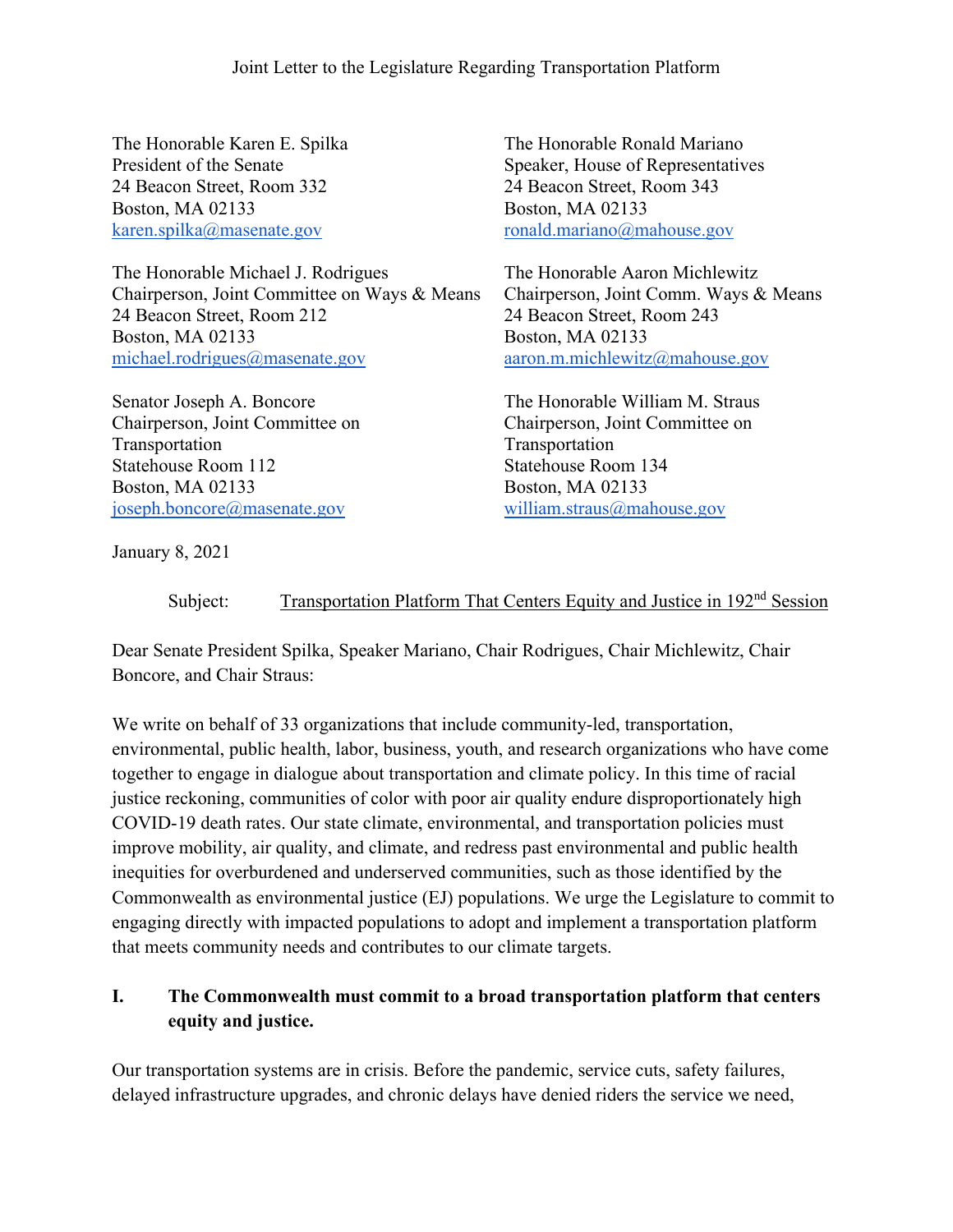while reliance on fossil fuel vehicles degrades our health and the health of our climate. During the pandemic, riders face crowded conditions on transit routes serving EJ populations even as we depend on transit to make essential trips. Race determines which neighborhoods are safe and healthy places to live, learn, work, commute, and play<sup>[1](#page-1-0)</sup> and the COVID-19 pandemic has exacerbated these long-standing inequities in health outcomes between white people and people of color.[2](#page-1-1) Throughout the Commonwealth, transit routes that serve EJ populations have shown the lowest reduction in ridership because people must ride buses and trains to get to and from work and make other essential trips.<sup>[3](#page-1-2)</sup> Yet, our system is overwhelmed, underfunded, and utterly unprepared for changing conditions.

To meet the needs of the communities at the center of the climate crisis and those hardest hit by COVID-19, Massachusetts must pursue a suite of policies to address disproportionate burdens of pollution, reduce greenhouse gas emissions, and improve our transportation systems. At a minimum, the Commonwealth must take the following actions.

### A. Address poor air quality in pollution hotspots around major transportation infrastructure such as highways, airports, rail yards, and marine terminals.

In Massachusetts, expanded air monitoring for fine particulate matter (PM2.5) and ultrafine PM is necessary for the state to determine baseline conditions and track improved air quality trends. A Harvard study found that an increase in long-term air pollution exposure (1  $\mu$ g/m<sup>3</sup>) leads to a COVID-19 death rate that is eight percent above the risk for residents of communities without such exposure.<sup>[4](#page-1-3)</sup> The Commonwealth lacks sufficient baseline data to even begin to address this inequity and prevent further harm.

<span id="page-1-1"></span><sup>2</sup> The most recent data set released by the Department of Public Health regarding COVID-19 (data as of December 22, 2020) shows that 19 of the 20 municipalities with the highest total average daily cases in the Commonwealth contain EJ populations. *See page 46,* [https://www.mass.gov/doc/weekly-covid-19-public-health-report-december-](https://www.mass.gov/doc/weekly-covid-19-public-health-report-december-24-2020/download)[24-2020/download;](https://www.mass.gov/doc/weekly-covid-19-public-health-report-december-24-2020/download) *See also "City\_Town" and "Race and Ethnicity" Tabs, [https://www.mass.gov/doc/weekly](https://www.mass.gov/doc/weekly-public-health-report-raw-data-december-24-2020/download)[public-health-report-raw-data-december-24-2020/download](https://www.mass.gov/doc/weekly-public-health-report-raw-data-december-24-2020/download) compared to* 

[https://www.mass.gov/doc/ej2010communitystatisticspdf/download.](https://www.mass.gov/doc/ej2010communitystatisticspdf/download) Many of these communities also have poor air quality and are home to essential workers who do not have the luxury of being able to work remotely. *See* Conservation Law Foundation, COVID-19 and Health Neighborhoods Study Communities, March 23, 2020.

[https://www.clf.org/covid-19-and-healthy-neighborhoods-study-communities/;](https://www.clf.org/covid-19-and-healthy-neighborhoods-study-communities/) *see also Data Show COVID-19 is Hitting Essential Workers and Communities of Color Hardest*, ACLU MASSACHUSETTS (2020),

<span id="page-1-0"></span><sup>1</sup> Faber and Kreig, "Unequal Exposure to Ecological Hazards 2005: Environmental Injustices in the Commonwealth of Massachusetts," October 2005[,](https://web.northeastern.edu/ejresearchnetwork/wp-content/uploads/2014/10/Final-Unequal-Exposure-Report-2005-10-12-05.pdf) [https://web.northeastern.edu/ejresearchnetwork/wp](https://web.northeastern.edu/ejresearchnetwork/wp-content/uploads/2014/10/Final-Unequal-Exposure-Report-2005-10-12-05.pdf)[content/uploads/2014/10/Final-Unequal-Exposure-Report-2005-10-12-05.pdf.](https://web.northeastern.edu/ejresearchnetwork/wp-content/uploads/2014/10/Final-Unequal-Exposure-Report-2005-10-12-05.pdf)

[https://www.aclum.org/en/publications/data-show-covid-19-hitting-essential-workers-and-people-color-hardest;](https://www.aclum.org/en/publications/data-show-covid-19-hitting-essential-workers-and-people-color-hardest) *and see* Lisa Friedman, *New Research Links Air Pollution to Higher Coronavirus Death Rates*, NEW YORK TIMES (April 7, 2020), *available at: https://www.nytimes.com/2020/04/07/climate/air-pollution-coronavirus-covid.html.* <sup>3</sup> Massachusetts Bay Transportation Authority, Report from the General Manager to the Fiscal and Management Control Board, slides 4-8 (October 5, 2020), [https://cdn.mbta.com/sites/default/files/2020-10/2020-10-05-fmcb-E-](https://cdn.mbta.com/sites/default/files/2020-10/2020-10-05-fmcb-E-report-from-general-manager-accessible.pdf)

<span id="page-1-3"></span><span id="page-1-2"></span>[report-from-general-manager-accessible.pdf.](https://cdn.mbta.com/sites/default/files/2020-10/2020-10-05-fmcb-E-report-from-general-manager-accessible.pdf) 4 Wu, X., Nethery, R. C., Sabath, M. B., Braun, D. and Dominici, F., 2020. Air pollution and COVID-19 mortality in the United States: Strengths and limitations of an ecological regression analysis. *Science advances*, *6*, p.eabd4049, [https://projects.iq.harvard.edu/covid-pm.](https://projects.iq.harvard.edu/covid-pm)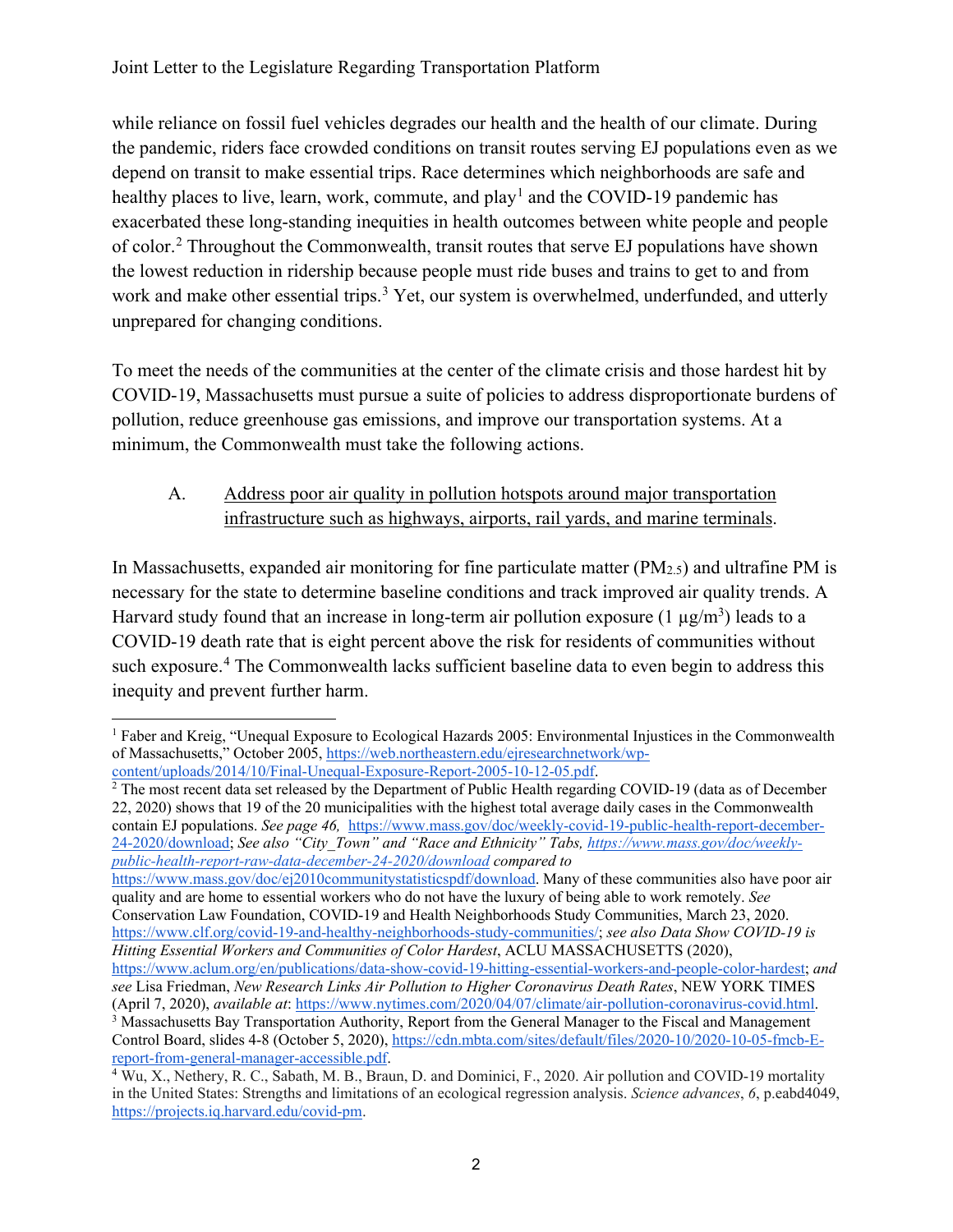We recommend building on existing studies and working with a broad stakeholder group that includes representatives of environmental justice organizations, academic institutions, and labor, to determine air pollution hotspots throughout the Commonwealth.<sup>[5](#page-2-0)</sup> Once those hotspots are determined, the Commonwealth should update its Air Quality Monitoring Network and Annual Plan<sup>[6](#page-2-1)</sup> to expand its monitoring network. To do so, the Massachusetts Department of Environmental Protection should establish baseline air quality conditions in 2021 and set annual targets to reduce the average air pollution in that location. Data from the air monitors should be publicly accessible and provide near-time information. By 2022, the Commonwealth should set enforceable annual air pollution improvement targets to ensure that air pollution hotspots have significantly improved air quality by 2032. We support using funding allocated for clean transportation to support the costs associated with improving air quality in pollution hotspots. For example, funds from the Regional Greenhouse Gas Initiative (RGGI), already allocated for clean transportation purposes through the MOR-EV program, could be used to expand the Commonwealth's air quality monitoring network before other funding sources, such as the Transportation and Climate Initiative (TCI), becomes available.

#### B. Implement low-income transit fares and/or fare-free routes by January 1, 2022.

Public transit serves as a lifeline for riders to access economic opportunity, educational facilities, healthcare, and other necessities. Before COVID-19, many people were struggling to pay their MBTA or Regional Transit Authorities (RTA) fares. Now, faced with a state of emergency, record unemployment, and a coming wave of evictions, ensuring that all people have access to affordable public transit is essential. Data suggest that a low-income fare would allow riders to take more trips and increase access to health care and social services.<sup>[7](#page-2-2)</sup> A fare-free program in Lawrence suggests that making certain routes fare free gets people out of cars and taxis, reduces congestion, opens up sections of the city that are otherwise hard to reach, and reduces air pollution.[8](#page-2-3) The Legislature should work with EEA, MassDOT, the MBTA, RTAs, and municipalities to implement and fund low-income fare programs and fare-free routes in communities that serve transit critical and environmental justice populations. There needs to be

<span id="page-2-2"></span><span id="page-2-1"></span>[https://www.mass.gov/service-details/massdep-ambient-air-quality-monitoring-network-annual-plan.](https://www.mass.gov/service-details/massdep-ambient-air-quality-monitoring-network-annual-plan)<br>7 Jeffrey Rosenblum, Jinhua Zhao, Mariana Arcaya, Justin Steil, Chris Zegras, "How Low-Income Transit Riders in Boston Respond to Discounted Fares: A Randomized Controlled Evaluation," Department of Urban Studies and Planning, Massachusetts Institute of Technology, Cambridge, MA, (June 2019)[, http://equitytransit.mit.edu/.](http://equitytransit.mit.edu/)

<span id="page-2-0"></span><sup>5</sup> Existing studies include: Union of Concerned Scientists: *Inequitable Exposure to Air Pollution from Vehicles in Massachusetts: Fact Sheet*, 1 (June 2019), [https://www.ucsusa.org/sites/default/files/attach/2019/06/Inequitable-](https://www.ucsusa.org/sites/default/files/attach/2019/06/Inequitable-Exposure-to-Vehicle-Pollution-MA.pdf)[Exposure-to-Vehicle-Pollution-MA.pdf;](https://www.ucsusa.org/sites/default/files/attach/2019/06/Inequitable-Exposure-to-Vehicle-Pollution-MA.pdf) Marcos Luna and Neenah Estrella Luna, *Investing for Equity: Using an*  <sup>6</sup> Massachusetts Department of Environmental Protection, Ambient Air Quality Monitoring Network,

<span id="page-2-3"></span><sup>8</sup> Nestor Ramos, "'Just Make It Free': Lawrence Paid All the Fares For Three Bus Routes, and Ridership is Up," Boston Globe, (December 18, 2019)[, https://www.bostonglobe.com/2019/12/18/metro/just-make-it-free-lawrence](https://www.bostonglobe.com/2019/12/18/metro/just-make-it-free-lawrence-paid-all-fares-three-bus-routes-ridership-is-up/)[paid-all-fares-three-bus-routes-ridership-is-up/.](https://www.bostonglobe.com/2019/12/18/metro/just-make-it-free-lawrence-paid-all-fares-three-bus-routes-ridership-is-up/)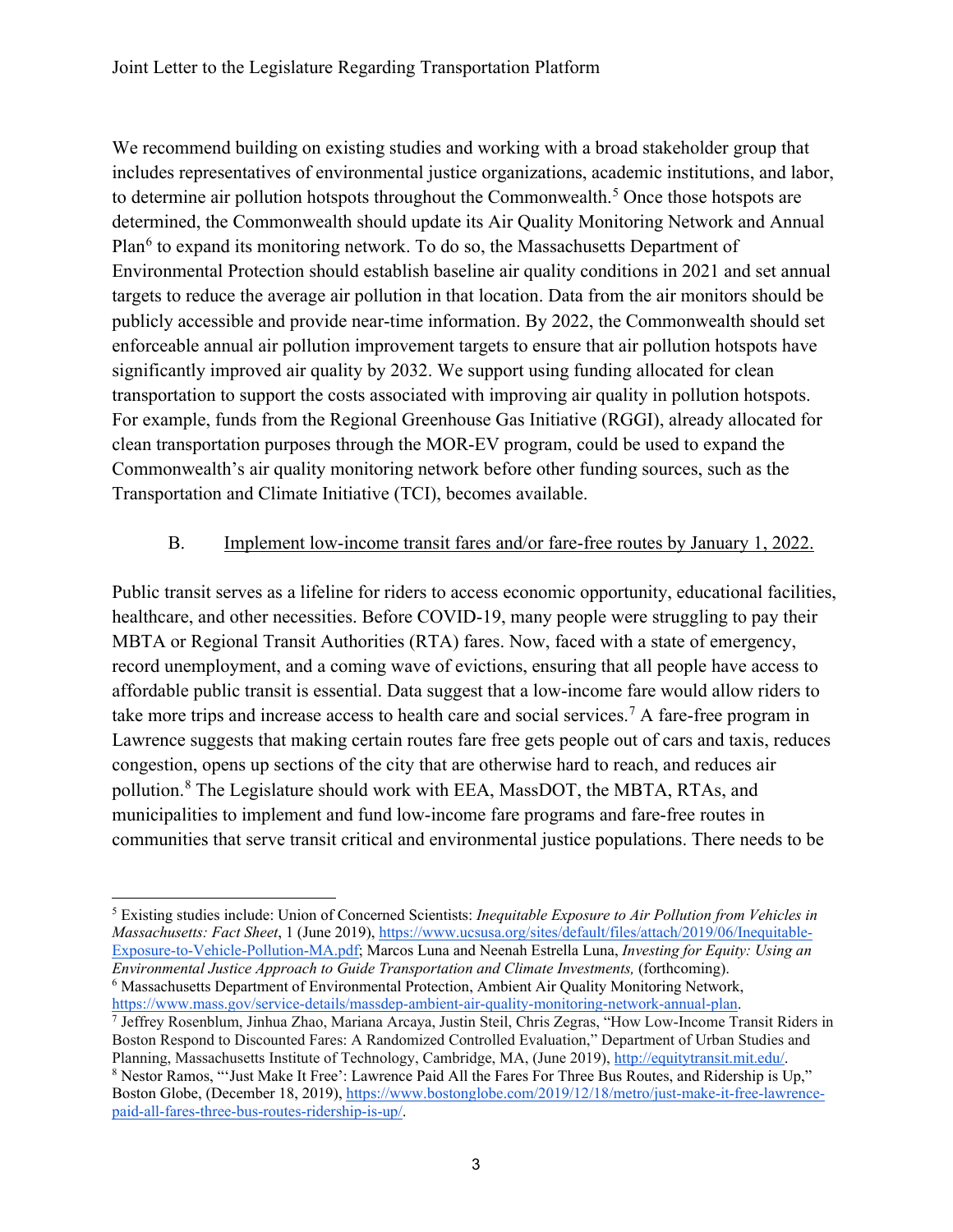expanded transit options to reach rural communities where there is no current access to public transit.

### C. Decriminalize fare evasion by January 1, 2022.

Riders need a transit system that is not only fully funded, reliable, and healthy, but accessible and fair for those who need it most. We support the language in H.5248, the transportation bond bill approved by the House and Senate earlier this week awaiting Governor Baker's signature, which would decriminalize MBTA fare evasion. The MBTA Transit Police arrest a disproportionate number of riders of color for fare evasion compared to white riders. According to the MBTA, approximately 63 percent of people (17 out of 27) arrested for fare evasion in 2015 and 74 percent of people (14 out of 19) arrested for fare evasion in 2018 were people of color.<sup>[9](#page-3-0)</sup> Riders of color represent approximately 45 percent of MBTA riders.<sup>[10](#page-3-1)</sup> Following legislative changes to decriminalize fare evasion, the MBTA and RTAs should be required to amend their regulations and policies to ensure that fare policies work for riders of color, lowincome riders, and riders with disabilities.

### D. Preserve and expand service on RTAs and MBTA, particularly in communities that rely on transportation for employment, education, and medical access.

In the short-term and throughout the pandemic, the state should consider locations where a significant number of residents cannot work remotely and prioritize increased transit service for these areas that allow for a safe transit experience. In the long-term when people are able to travel without restrictions, we need to prioritize transit service for EJ populations first, then focus on areas that will lead to mode shifts from cars to transit. The Legislature should propose and support sustainable funding for transit authorities statewide. Further, it is critical to fund continued operation of paratransit services and rideshare programs while facilitating the conversion of paratransit and rideshare fleets to zero-emission vehicles.

### E. Integrate electrified public transit on RTAs, the MBTA, and school buses by 2030.

The transportation sector is the largest contributor of GHG emissions in Massachusetts. In 2017, transportation accounted for 42 percent of GHG emissions in the state.<sup>[11](#page-3-2)</sup> Per Governor Baker's Commission on the Future of Transportation, "[w]ithout further action, transportation sector

<span id="page-3-0"></span><sup>9</sup> MBTA Spreadsheet, "PRR 605 Fare Evasion Spreadsheet No. 10," provided to Conservation Law Foundation and Lawyers for Civil Rights in response to a public records request, Request No. R000605-101619.

<span id="page-3-1"></span><sup>&</sup>lt;sup>10</sup> Central Transportation Planning Staff 2015-17 MBTA System-wide Passenger Survey, "Race and Ethnicity" Tab, https://www.ctps.org/apps/mbtasurvey2018/#.

<span id="page-3-2"></span><sup>&</sup>lt;sup>11</sup> Mass.gov, MA GHG Emission Trends: MA and US GHG by Secto[r,](https://www.mass.gov/doc/appendix-c-massachusetts-annual-greenhouse-gas-emissions-inventory-1990-2017-with-partial-2018/download) [https://www.mass.gov/doc/appendix-c](https://www.mass.gov/doc/appendix-c-massachusetts-annual-greenhouse-gas-emissions-inventory-1990-2017-with-partial-2018/download)[massachusetts-annual-greenhouse-gas-emissions-inventory-1990-2017-with-partial-2018/download.](https://www.mass.gov/doc/appendix-c-massachusetts-annual-greenhouse-gas-emissions-inventory-1990-2017-with-partial-2018/download)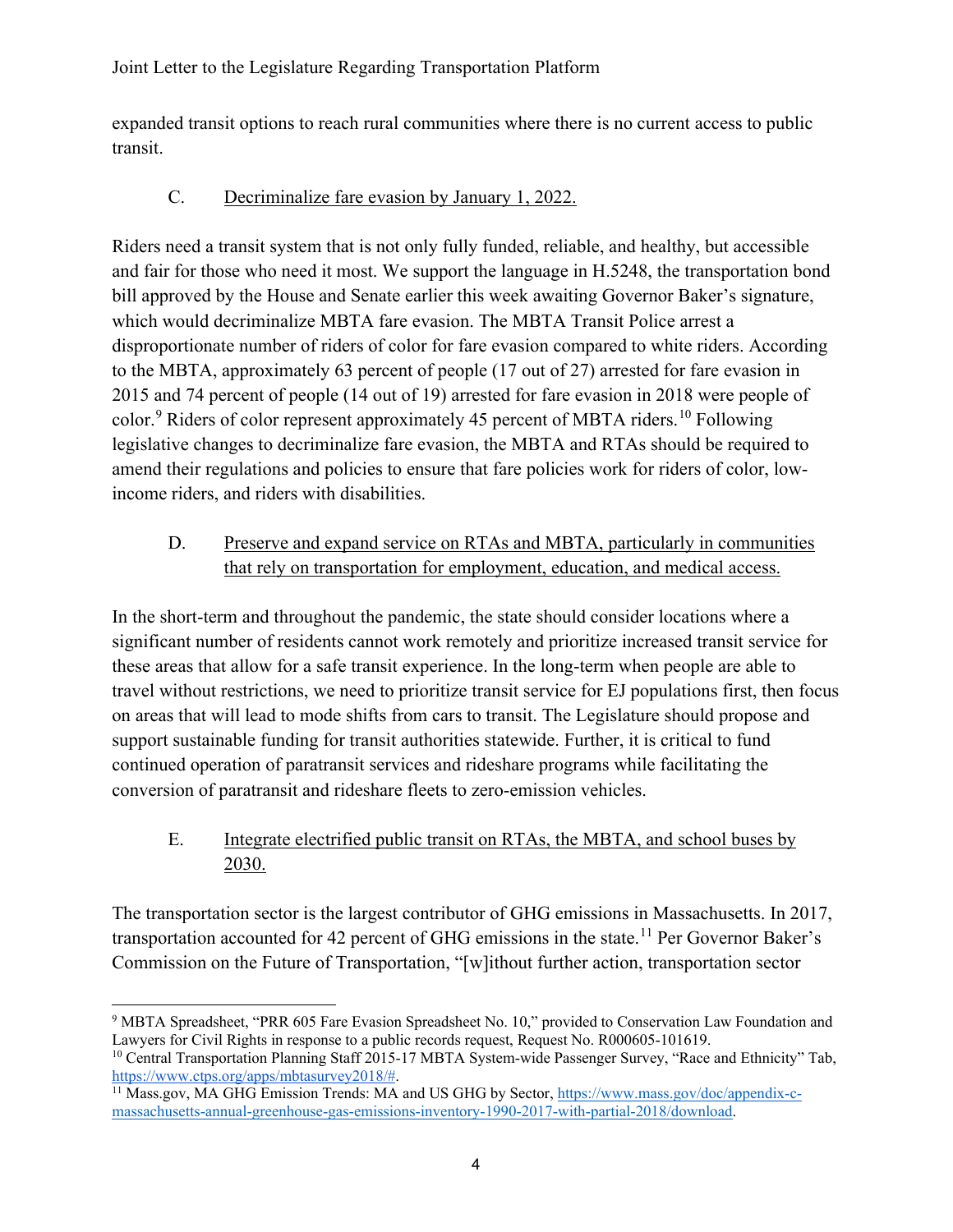GHG emissions are projected to increase."[12](#page-4-0) The Commission on the Future of Transportation recommended that "bus service, in particular, needs to be reinvented.<sup>[13](#page-4-1)</sup> The Commission on the Future of Transportation also concluded that all buses purchased with state resources should be zero emissions by 2030.<sup>[14](#page-4-2)</sup>

The deployment of zero-emission buses for our public transit and school bus fleets is necessary to improve our air quality and achieve our climate targets. As of today, there are numerous zeroemission buses manufactured and in operation throughout the United States, with numerous options for battery electric buses. The lifecycle costs of electric buses are lower than that of diesel buses due to reduced fuel costs, fewer maintenance costs, and avoided health costs.<sup>[15](#page-4-3)</sup> Not only are electric bus lifecycle costs lower, they also are quieter and produce zero tailpipe emissions. The Commonwealth should prioritize deploying zero-emission buses on routes that serve and pass through EJ populations starting now.

F. Work with environmental justice populations as the state develops its action plan to transition to medium- and heavy-duty zero-emission vehicles pursuant to the recent multistate zero-emission vehicle truck agreement by 2030.

The Commonwealth has a constitutional obligation to provide its residents with clean  $\sin^{16}$  $\sin^{16}$  $\sin^{16}$  and achieve net zero emissions under the Global Warming Solutions Act (GWSA).<sup>[17](#page-4-5)</sup> We applaud Governor Baker for ensuring that the Commonwealth was one of 15 states to sign a joint memorandum of understanding committing to work collaboratively to advance and accelerate the market for electric medium- and heavy-duty vehicles, such as pickup trucks, delivery trucks, buses, and long-haul delivery trucks. The Commonwealth's goal is to achieve 30 percent of new medium- and heavy-duty vehicles sales by 2030 and 100 percent by 2050.<sup>[18](#page-4-6)</sup> These vehicles contribute to significant deterioration of air quality in our neighborhoods especially the diesel vehicles. We encourage the multistate medium- and heavy-duty vehicle initiative to work with EJ populations and other stakeholders to develop equitable implementation and progressive

<span id="page-4-0"></span><sup>12</sup> Commission on the Future of Transportation, *Choices for Stewardship: Recommendations to Meet the Transportation Future: Executive Summary*, 3 (December 2018)[,](https://www.mass.gov/files/documents/2018/12/14/FOTC-ExecutiveSummary.pdf) [https://www.mass.gov/files/documents/2018/12/14/FOTC-ExecutiveSummary.pdf.](https://www.mass.gov/files/documents/2018/12/14/FOTC-ExecutiveSummary.pdf)

<span id="page-4-1"></span><sup>13</sup> Commission on the Future of Transportation, *Choices for Stewardship: Recommendations to Meet the Transportation Future: Volume 1,* at 36 (December 2018), [https://www.mass.gov/doc/choices-for-stewardship](https://www.mass.gov/doc/choices-for-stewardship-recommendations-to-meet-the-transportation-future-volume-1/download)[recommendations-to-meet-the-transportation-future-volume-1/download.](https://www.mass.gov/doc/choices-for-stewardship-recommendations-to-meet-the-transportation-future-volume-1/download) <sup>14</sup> *Id.* at 54.

<span id="page-4-3"></span><span id="page-4-2"></span><sup>&</sup>lt;sup>15</sup> U.S. PIRG[,](https://uspirg.org/sites/pirg/files/reports/National%20-%20Paying%20for%20Electric%20Buses.pdf) "Paying for Electric Buses: Financing Tools for Cities and Agencies to Ditch Diesel," at 7-8 (2018), [https://uspirg.org/sites/pirg/files/reports/National%20-%20Paying%20for%20Electric%20Buses.pdf.](https://uspirg.org/sites/pirg/files/reports/National%20-%20Paying%20for%20Electric%20Buses.pdf) See Environmental and Energy Study Institute, "Battery Electric Buses Fact Sheets: Benefits Outweigh Costs," (October 2018), https://www.eesi.org/files/FactSheet Electric Bus Benefits Outweigh Costs 1018.pdf.

<span id="page-4-5"></span><span id="page-4-4"></span><sup>&</sup>lt;sup>16</sup> Massachusetts Constitution, Article 97.<br><sup>17</sup> St. 2008, c. 298; Secretary Katie Theoharides Letter Determination of Statewide Emissions Limit for 2050, April<br>22, 2020, https://www.mass.gov/files/documents/2020/04/22/Fi

<span id="page-4-6"></span><sup>&</sup>lt;sup>18</sup> Multistate Zero-Emission Medium- and Heavy-Duty Vehicle Initiative Memorandum of Understanding, July 14, 2020, [https://ww2.arb.ca.gov/sites/default/files/2020-07/Multistate-Truck-ZEV-Governors-MOU-20200714.pd](https://ww2.arb.ca.gov/sites/default/files/2020-07/Multistate-Truck-ZEV-Governors-MOU-20200714.pdf)f.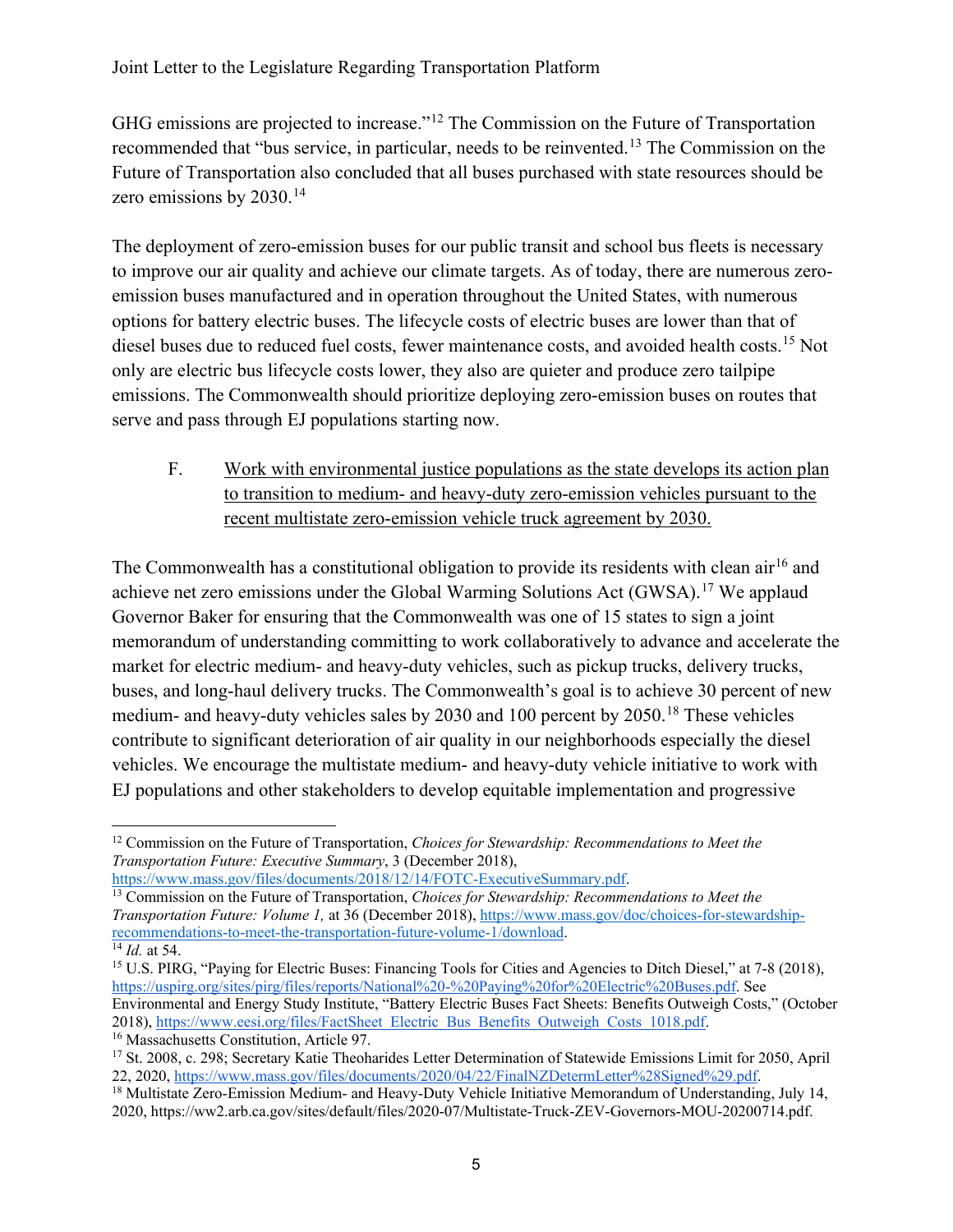funding plans as detailed below in Section II that will lead to deployment of zero-emission medium- and heavy-duty vehicles in our communities as soon as possible.

## G. Implement Rail Vision and electrified regional rail by 2035.

In November 2019, the MBTA Fiscal and Management Control Board took bold action by voting to approve an ambitious long-term plan for the commuter rail.<sup>[19](#page-5-0)</sup> The Rail Vision resolutions call for a new MBTA Office of Rail Transformation focused on implementing the most ambitious Rail Vision recommendations, including reducing headways allowing for more frequent service, expanding opportunities for public-private partnerships, and electrifying our trains. Our Commonwealth must plan now for a rail network that provides the infrastructure and quality of service to allow people to safely and reliably choose rail over cars. Electrifying the commuter rail, with first priority for routes serving and traveling through environmental justice populations, will go a long way in making that a reality. In the year since the board approved Rail Vision, we have seen little progress. The Commonwealth must act now to implement Rail Vision so that we realize a fully electrified regional rail system by 2035.

# H. Expand the Complete Streets program in EJ populations.

The Complete Streets Program is designed to fund bicycle lanes, safer crosswalks, bus stops, bus shelters, improved street lighting, changes to traffic signal timings, new bicycle or pedestrian facilities, and better connections to transit, contributing to improved air quality and emissions reductions. EJ populations and other communities on the frontlines of pollution should benefit first and most from these resources, as should those communities experiencing the greatest concentrations of vehicle, cycling, and pedestrian crashes. The Legislature must ensure that program funds are distributed to EJ populations in proportion to the amount of funds needed to redress disproportionate burdens in such communities. Additionally, the Legislature should require enhanced outreach to residents in the communities participating in the Complete Streets program.

I. Improve siting requirements, particularly for new and expanded electric transmission and distribution infrastructure, to accommodate anticipated electrification of transit.

Current energy infrastructure siting requirements do not sufficiently account for the inequitable distribution of environmental burdens in environmental justice populations throughout the

<span id="page-5-0"></span><sup>&</sup>lt;sup>19</sup> Fiscal and Management Control Board Rail Vision Resolutions, (November 4, 2019), [https://cdn.mbta.com/sites/default/files/2019-11/2019-11-04-fmcb-rail-vision-final-vote-accessible.pdf.](https://cdn.mbta.com/sites/default/files/2019-11/2019-11-04-fmcb-rail-vision-final-vote-accessible.pdf)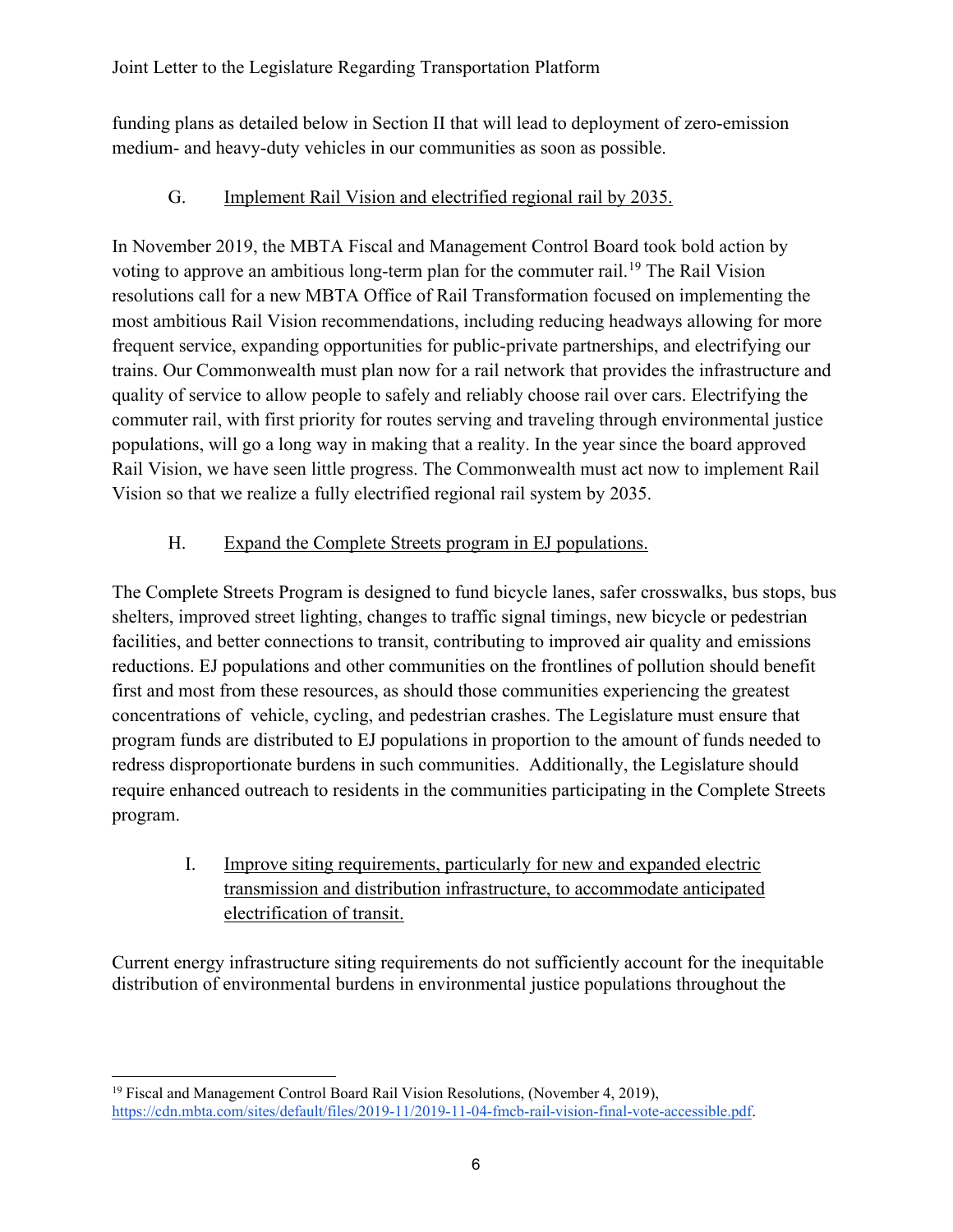Commonwealth.[20](#page-6-0) The Massachusetts Energy Facilities Siting Board review and approval process does not prohibit the addition or expansion of energy infrastructure in EJ populations if there is likelihood of harm from a particular facility; this is unacceptable. Detailed cumulative impact analyses should be required for all energy infrastructure that is in or could impact environmental justice populations. Results of those analyses should influence decisions about permits and the location of future infrastructure. Enforcement of permitting requirements for power plants, electrical substations, and other distribution infrastructure is needed to address existing burdens and risks for workers and nearby residents. Further, the Commonwealth should implement programs that reduce the peak electric system demand so that we collectively reduce the need to construct new electric distribution infrastructure.

Beyond the substantive review, there is a need for an inclusive procedure that meaningfully engages residents of EJ populations. New electric substations should not be permitted in EJ populations unless the community has been meaningfully engaged in ways that are culturally appropriate, the most vulnerable residents approve of such substations, they will result in benefits to such communities, and there will not be any added risk or harm to the surrounding community.

J. Pursue legislative and administrative changes that provide environmental justice protections and prevent disparate impacts.

Many Massachusetts residents and workers have worked for decades to ensure equal access to environmental justice for all. Our laws, programs, and policies have not yet achieved that reality. We recommend that the Legislature write laws that require use of cumulative impact analyses to ensure that transportation, environmental, and energy infrastructure does not burden EJ populations. As a baseline measure, we support the passage of the EJ provisions in S.2995, approved by the House and Senate earlier this week awaiting Governor Baker's signature.

To prevent further disparities, we also recommend adoption of policies to prohibit government programs, policies, and practices that discriminate or have a discriminatory effect based on protected characteristics, restoring at the state level critical civil rights protections previously available under federal law. We urge passage of legislation that allows for legal challenges to discriminatory programs, policies, and practices in court. The Commonwealth should eradicate discrimination and secure access to the judicial process for people to enforce our rights and protect our health and the health of our environment.

<span id="page-6-0"></span><sup>&</sup>lt;sup>20</sup> Faber and Kreig, "Unequal Exposure to Ecological Hazards 2005: Environmental Injustices in the Commonwealth of Massachusetts," October 2005[,](https://web.northeastern.edu/ejresearchnetwork/wp-content/uploads/2014/10/Final-Unequal-Exposure-Report-2005-10-12-05.pdf) [https://web.northeastern.edu/ejresearchnetwork/wp](https://web.northeastern.edu/ejresearchnetwork/wp-content/uploads/2014/10/Final-Unequal-Exposure-Report-2005-10-12-05.pdf)[content/uploads/2014/10/Final-Unequal-Exposure-Report-2005-10-12-05.pdf.](https://web.northeastern.edu/ejresearchnetwork/wp-content/uploads/2014/10/Final-Unequal-Exposure-Report-2005-10-12-05.pdf)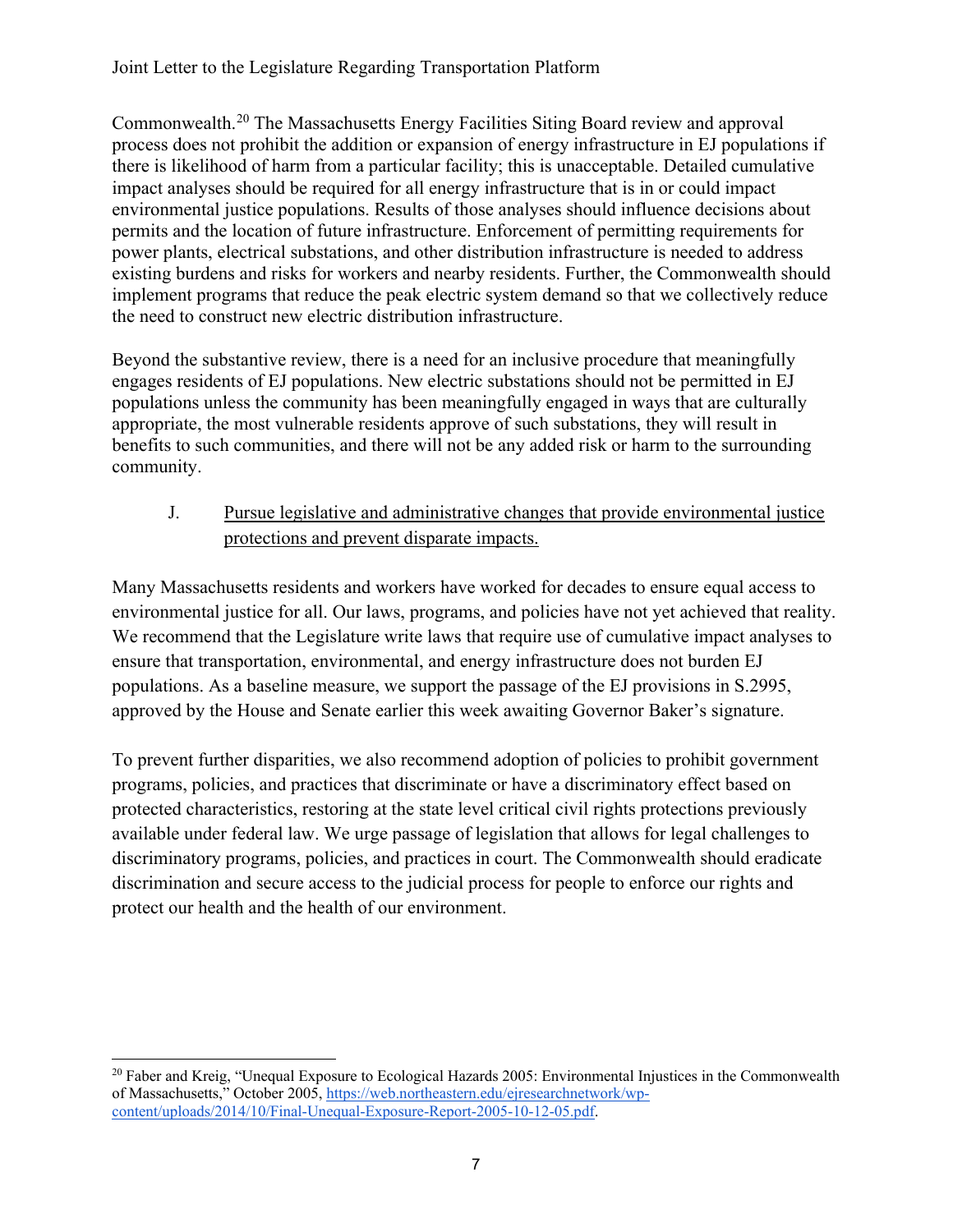### **II. Legislators must take a comprehensive view in considering how to fund the Commonwealth's transportation system.**

Residents and businesses in the Commonwealth pay to fund transportation in a number of ways, including the gas tax, auto excise taxes, registry fees, fares, tolls, the sales tax, and income taxes. We also pay for transportation in other tangible ways that hit our wallets, including the high costs of owning and maintaining an automobile, and higher housing costs near good transit access. We also pay in less tangible ways: long commutes on buses traveling on congested roads, higher rates of asthma and heart disease for neighborhoods near highways, vehicle crashes that cause health and economic harm, and impacts of climate change that fall disproportionately on marginalized communities. A comprehensive view of how we pay for transportation considers all of these costs and more.

Transportation revenue policies should try to simultaneously:

- (1) Make our tax system more economically progressive, so that higher-income people pay a larger share of their income than lower-income people; and
- (2) Make our transportation systems more equitable and sustainable by reducing harms and costs from the systems by raising revenue in ways that set better incentives for users of our transportation systems.

These goals can at first seem at cross-purposes, but taking a deeper look reveals opportunities to achieve both goals. We urge the Legislature to adopt policies that advance both of these goals concurrently.

Revenue sources for transportation should be supported by as broad a set of stakeholders as possible, including stakeholders representing communities most impacted by the environmental and health burdens of transportation infrastructure, with least access to transportation benefits or most dependent on transit, and grassroots organizations. Such sources should be sufficiently large and impactful to make substantial change in our inequitable transportation status quo.

In conclusion, we encourage the Legislature to pass legislation that will implement the transportation platform discussed herein and establish associated funding sources. If you have questions about this letter, please direct them to Dwaign Tyndal, Executive Director, Alternatives for Community & Environment, at  $d$ waign@ace-ej.org and Maria Belen Power, Associate Executive Director, GreenRoots, at [mariabelenp@greenrootschelsea.org.](mailto:mariabelenp@greenrootschelsea.org)